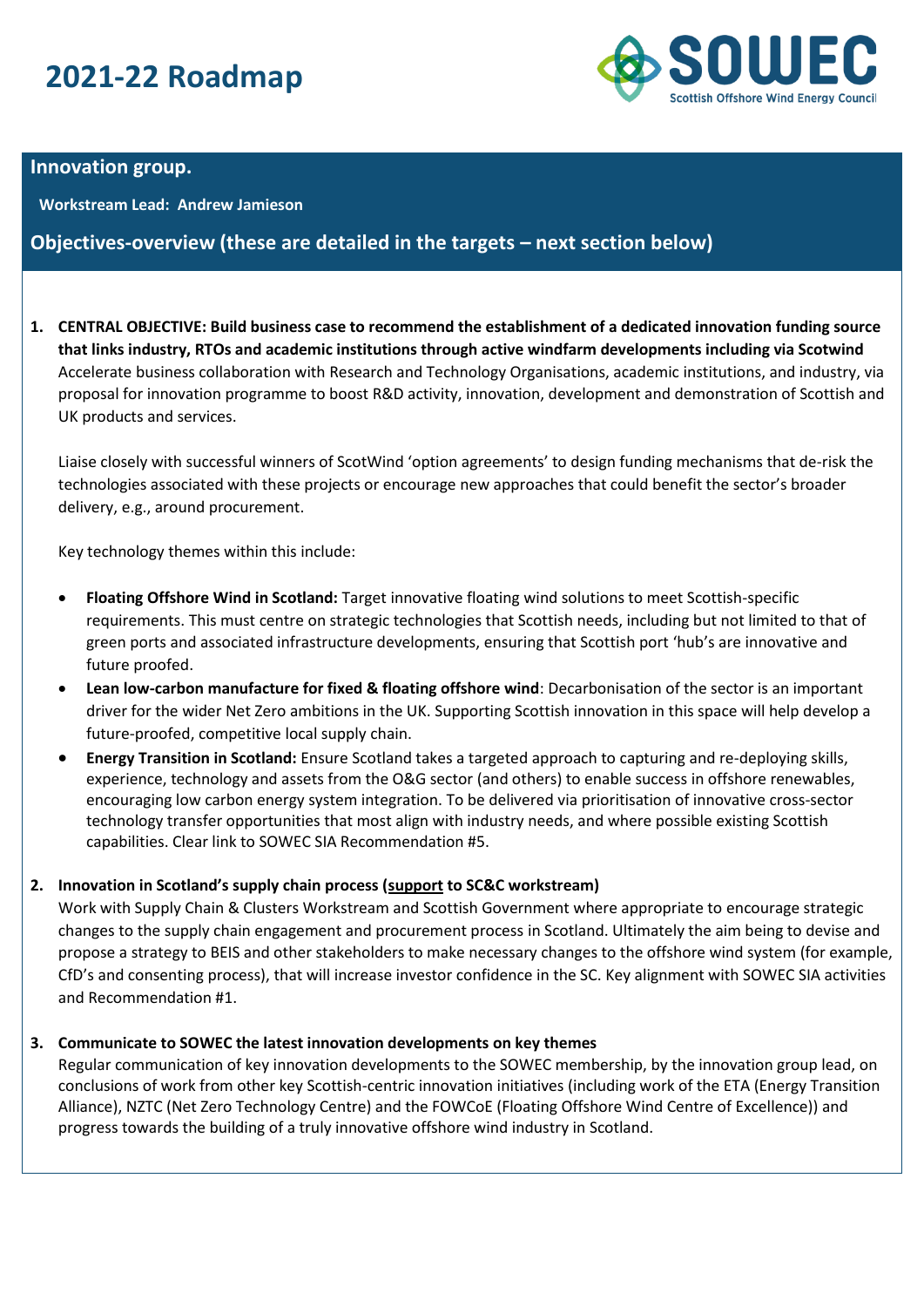# **2021-22 Roadmap**



**1. Build business case to establish a dedicated innovation funding programme that links industry, RTOs and academic institutions through active windfarm developments including via ScotWind**

#### **Targets**

- **31/03/22**: Develop business case content with aim to advance technologies through establishment of dedicated funding sources, with strict stipulations around eligibility of projects such that they align with sector priorities and business capabilities. For example, eligible R&D projects must include support from RTOs and industry, and centre on key themes such as floating wind, energy transition and decarbonization.
- Support will cover:
	- o Low-medium TRL concepts through collaboration with academia and start-ups, support to PhDs
	- o Mid TRL technologies through funding for R&D projects
	- o Higher TRL technologies through demonstration activities
- Investigation and subsequent action to be taken in establishment of critical link with winners of ScotWind option agreements, to ensure a tangible connection is made between supported technologies and the future market demand
	- o Innovation challenges could be set by such ScotWind winners, and managed by established process of the Offshore Wind Innovation Hub's 'OWiX' competition. Potential link to SOWEC SIA Recommendation #2 in supporting Scottish supply chain
- Initial mapping of public/private innovation funding sources to be done in alignment with Scottish Enterprise 'cluster builder' work, OWGP 'Innovation calls' and O&G technology innovation funding programmes

Key themes to be detailed as part of eligibility will include:

- Floating Offshore Wind:
	- o Alignment with FOWCoE and members regarding floating wind priorities
	- $\circ$  Include consideration of innovations to be designed into strategic port and infrastructure developments catering to floating wind construction and assembly.
	- o Alignment with SC&C workstream and results of SIA where possible
- Lean low-carbon manufacture for fixed & floating offshore wind:
	- o Consider strategic methods and technologies that Scottish businesses can employ to develop a low carbon manufacturing sector that is expected to be of growing importance in the future.
- Energy Transition:
	- o Prioritisation of innovative cross-sector technology transfer opportunities that most align with industry needs, and where possible existing Scottish capabilities
	- o (Input to work of SC&C workstream on using prioritisations noted above to support businesses in energy transition)
	- o (Input to work of Skills workstream on identifying future skills need for key innovations)

Potential separate channel of funding proposal to facilitate the development of novel technologies and approaches which could tackle system-level challenges such as those investigated in Target#2 below.

#### **Deliverables**

- Complete initial engagement and alignment with key stakeholders to assess feasibility (timing: February 2021)
- Note: Key outcome of 'SOWEC endorsed proposal put forward as recommendation to SG for public innovation funding mechanisms, backed by industry commitment and collaboration' will occur in following roadmap period. Estimate June 2022.

#### **How contribute to SOWEC Strategic Goals?**

This work will contribute to SOWEC goals #2,3 and 4 in particular, where grass roots development of Scottish IP and new businesses will lead to local job creation.